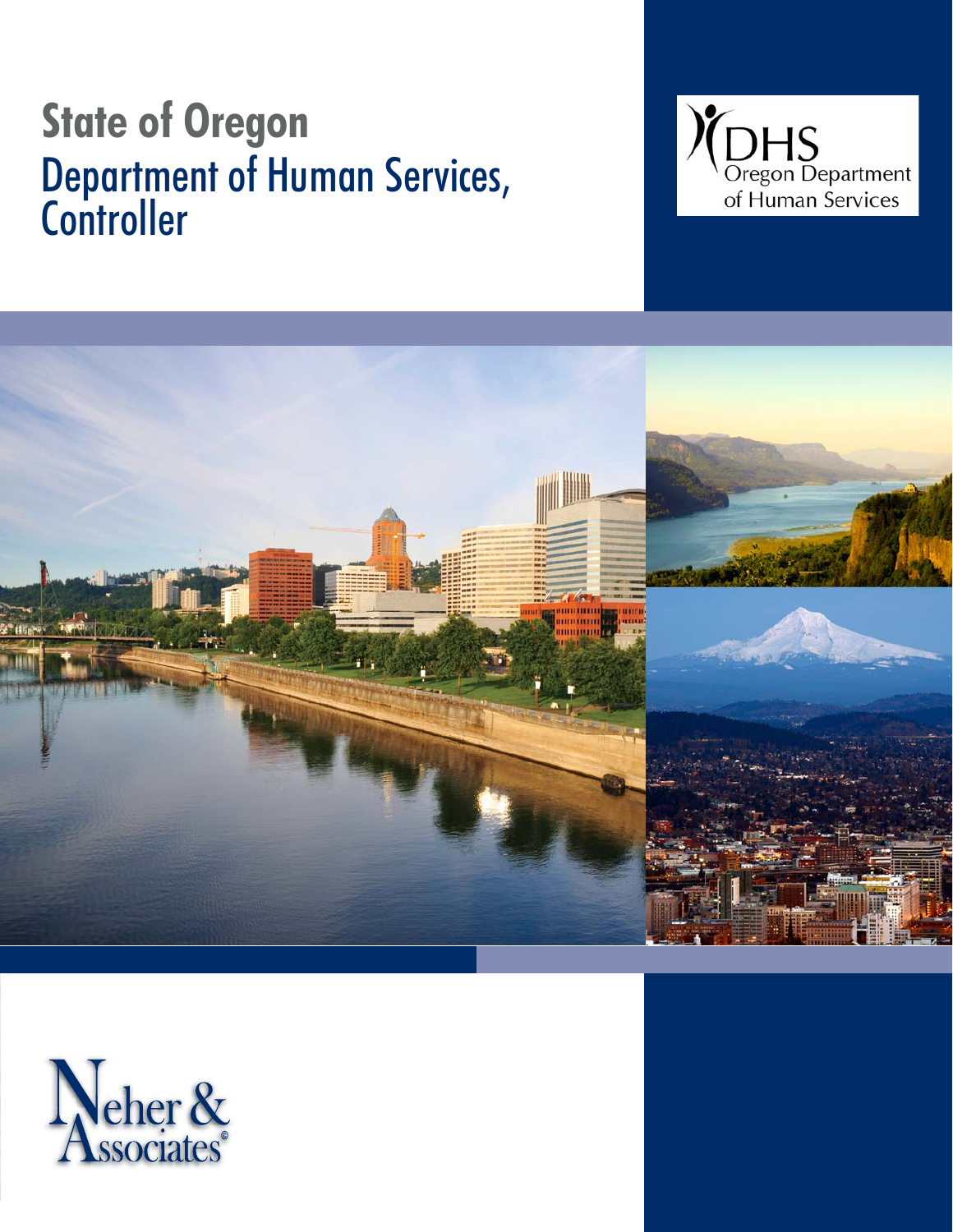### **State of Oregon and Department of Human Services**

Organized as a territory in 1848, the State of Oregon entered the Union and adopted its' current constitution in 1859. Today the state government administers a 2007-2009 budget of nearly \$128 billion and serves a population of citizens estimated to be about 3.8 million. The State of Oregon covers about 96,000 square miles and includes 36 counties and numerous cities of which the largest are Portland (576,000), Eugene (155,000) and Salem (152,000). In 2007 the State of Oregon was rated in the top 25 states in the U.S. for Most Livable States (number 23) and Healthiest States (number 17). Organized into Legislative, Judicial and Executive Branches of government, the Executive Branch includes the Governor's office that among other things oversees eight major program areas including: Economic & Community Development; Education; Natural Resources; Public Safety; Transportation, Administration; Consumer Business Services; and Human Resources.

Established in 1971 as the Department of Human Resources, the name was changed in 1999 to the Oregon Department of Human Services. The Department of Human Services (DHS) is the State's Health and Human Services Agency and is the largest department in state government employing approximately 10,000 people in more than 170 locations around the state. DHS administers more than 300 programs and delivers services through, and in coordination with, many community partners. The DHS budget for 2007-2009 is about \$12.2 billion. The Governor's budget for Human Services is intended to protect and promote the health and safety of Oregonians. The agencies within this program area provide services such as physical health, mental health and addictions, public health services, employment and family support services that promote self-sufficiency and economic stability, child protective services for abused or neglected children and long-term care services for Oregon's seniors and people with disabilities. DHS is organized into six divisions and the Director's Office. The divisions are: Administrative Services; Addictions and Mental Health; Children, Adults and Families; Medical Assistance Programs; Public Health; and Seniors and People with Disabilities. More than 85 percent of the budget goes directly to clients or to the local community partners to provide services to more than one million Oregonians each year. The director of DHS is Bruce Goldberg, M.D.

**TELESEERT** 

TRALL-1

**HELLEL HELL** 

# **Office of Financial Services and DHS Controller**

The office of the DHS Director includes two Deputy Directors with one responsible for Operations and the other for Finance. Other program areas/offices include: the Health Fund Board, Health Policy and Research, Public Policy and Government Relations, and Public Affairs. The DHS Controller is an executive level position that works closely with the top leaders of the Department of Human Services and is responsible for providing direction and setting the mission, vision, goals and objectives for the Office of Financial Services, as well as the financial policy and administration of the Department.

The Office of Financial Services (OFS) provides leadership and management, department-wide fiscal policy direction, financial systems management, and coordination of core financial accounting, payroll, and financial reporting services for the entire DHS Department on behalf of the DHS Director and the Deputy Director of Finance. The DHS Controller provides overall direction, management and leadership through a staff of about 130 in the areas of Financial Reporting, Taxation, Federal Grant Management and Reporting, Cash Flow Management, COP Acquisition and Monitoring, Proprietary and Governmental Fund Accounting, Revenue Application, Cost Allocation, Accounting Structure, and Account Reconciliation for the Department. He/she also is accountable for the Office of Financial Services budget and responds to and works with State and Federal auditors ensuring certification of state and federal financial reports. The DHS Controller and his/her staff ensure that Financial Services policies, procedures, processes, and systems are aligned to lead the Department of Human Services in achieving its overall mission which is to make it possible for people to lead lives that are independent, healthy and safe.

Reporting directly to the DHS Controller are 12 management staff including a Deputy, and a variety of specific support services/programs. The Controller is on equal par with the Director of Finance and Policy Analysis (Budget Director). Both positions report to the DHS Deputy Director for Finance who in turn reports to the DHS Director.

Typical duties and responsibilities of the DHS Controller include:

• Provides vision, support consultation, supervision and direction to managers and staff in the areas of Financial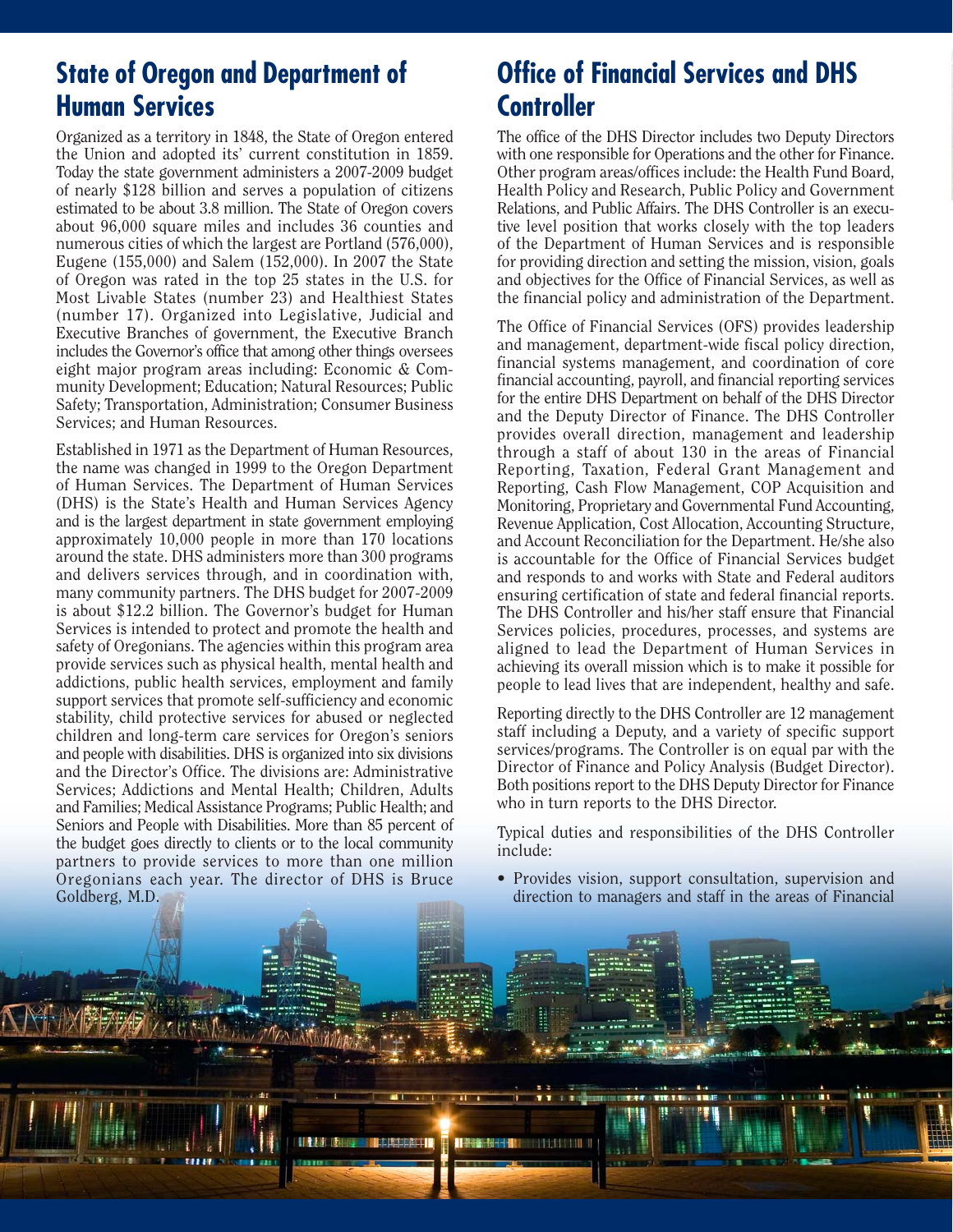

Reporting, Payroll, Accounts and Contracts Payable, Accounts Receivable, Taxation, Federal Grant Management and Reporting, Cash Flow Management, COP Acquisition and Monitoring, Proprietary and Governmental Fund Accounting, Revenue Application, Cost Allocation, Accounting Structure, Reconciliation, Receipting, Trust and Accounting Support for the Department.

- Ensures that Financial Services policies, procedures, processes, and systems are aligned to lead the Department in achieving its mission.
- Directs and controls strategic planning, tactical execution, and implementation of new or developmental investments in strategic mission critical department-wide financial accounting and payroll systems. Manages operations, maintenance, and investments of Accounting, Financial Reporting, Disbursement, and other supporting systems.
- Provides direction and oversight for department-wide fiscal, financial accounting, and reporting policies and procedures while ensuring integration with federal and centralized department-wide budget, audit, and treasury policies.
- Ensures compliance with Federal Office of Management and Budget (OMB) circulars, Generally Accepted Accounting Principles (GAAP) and (GASB) and Oregon Accounting Manual (OAM) policies. Oversees the interpretation of generally accepted accounting principles and federal requirements ensuring dissemination and proper application in DHS.
- Oversees the management of department-wide fiscal operations policies and procedures, and the development and analysis of policies and procedures to ensure departmentwide consistency with state and federal laws and DAS administrative rules, and to determine the effectiveness of new/revised policies
- Manages through delegation and oversight the delivery of accounting and fiscal services to stakeholders and users of DHS financial information and financial outputs. Manages cash and legal appropriation control, check writing and payroll disbursement services.
- Coordinates strategic planning and goal-setting for the Office of Financial Services by facilitating meetings, developing priorities and strategies, and analyzing Financial Services goals against department-wide goals, rules, and statutes.
- Oversees development of the Office of Financial Services budget. Monitors the budget and approve spending requests. Coordinate the redistribution of resources to respond to program changes and to ensure compliance with existing policies and customer needs.
- Consistently treats customers, stakeholders, partners, vendors and co-workers with dignity and respect. Creates and maintains a work environment that is respectful and accepting of diversity.
- Sets clear guidelines and models expected of office professional behaviors and establishes and maintains clear methods for reporting inappropriate actions.
- Assumes other duties and responsibilities as assigned.

### **Issues, Challenges and Opportunities**

The system infrastructure of DHS is very complex with 22 payment systems, 6 receipting systems and numerous off-line revolving accounts, to a large extent this is due to combining many separate program operations into the one DHS Agency/Department.

DHS is also continuing to pursue a number of business process and system changes to reduce complexity, improve efficiency and service to programs, and provide accurate and timely management information.

Some additional issues/challenges and opportunities for the Office of Financial Services and the DHS Controller include:

- Work with the staff to bring stronger financial acumen to the Office at all staff levels and further develop managerial and staff capability and capacity.
- Take the lead in developing staff training, succession planning and performance management in the Office as well as long term financial.
- Provide hands-on day-to-day leadership that will enable the DHS Deputy Director of Finance to focus more attention on overall strategic financial issues.
- Assume leadership in processing over \$4 billion in payments to employees, vendors, clients and providers each year.
- Provide leadership and support of the DHS Continuous Improvement: A Lean Pilot which is designed to continuously improve the department's work processes and improve services to Oregonians. DHS is initiating this management approach with a review of DHS Finance.

The State of Oregon and the DHS take seriously the reputation as a values-driven organization and the five core values at the heart of its service orientation which are: Integrity, Stewardship, Responsibility, Respect, and Professionalism.

### **The Candidate Education and Experience**

• Graduation from a four (4) year college or university with major course work in accounting, economics, finance,